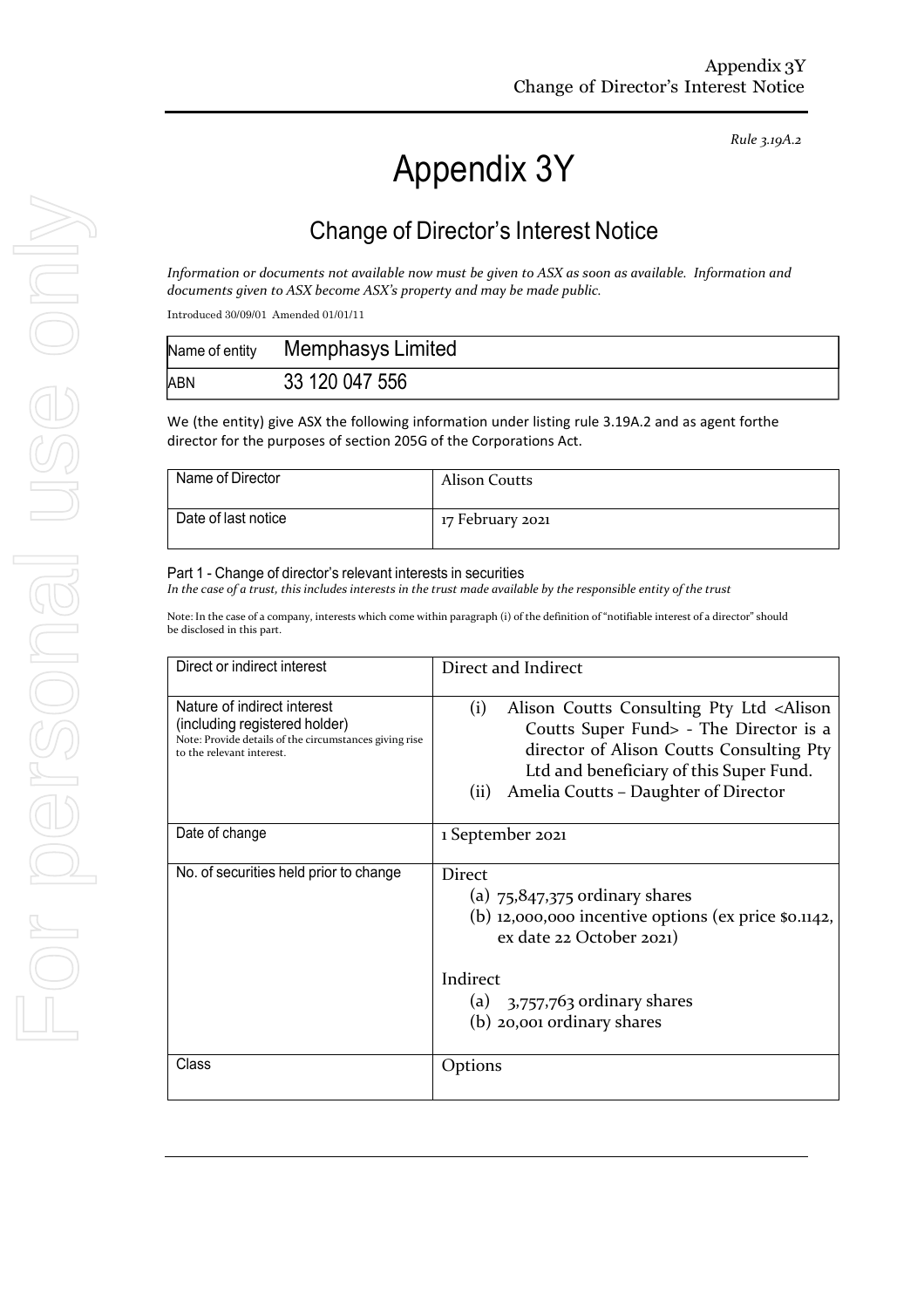| Number acquired                                                                                                                                                            | 5,900,000 incentive options issued as follows:<br>(a) Tranche 1 - 2,537,000, ex price \$0.088, ex date<br>31 August 2023<br>(b) Tranche 2 - 1,770,000, ex price \$0.088, ex date<br>31 August 2023<br>(c) Tranche 3 - 1,593,000, ex price \$0.094, ex date<br>31 August 2024                                                                                                                                                                     |
|----------------------------------------------------------------------------------------------------------------------------------------------------------------------------|--------------------------------------------------------------------------------------------------------------------------------------------------------------------------------------------------------------------------------------------------------------------------------------------------------------------------------------------------------------------------------------------------------------------------------------------------|
| Number disposed                                                                                                                                                            | Nil                                                                                                                                                                                                                                                                                                                                                                                                                                              |
| Value/Consideration<br>Note: If consideration is non-cash, provide details<br>and estimated valuation                                                                      | Nil                                                                                                                                                                                                                                                                                                                                                                                                                                              |
| No. of securities held after change                                                                                                                                        | Direct<br>(a) $75,847,375$ ordinary shares<br>(b) 12,000,000 incentive options (ex price $\Omega$ ,1142,<br>ex date 22 October 2021)<br>(c) 5,900,000 incentive options issued as follows:<br>Tranche 1 - 2,537,000, ex price \$0.088,<br>i.<br>ex date 31 August 2023<br>Tranche 2 - 1,770,000, ex price \$0.088,<br>ii.<br>ex date 31 August 2023<br>iii.<br>Tranche $3 - 1,593,000$ , ex price \$0.094,<br>ex date 31 August 2024<br>Indirect |
|                                                                                                                                                                            | (a)<br>3,757,763 ordinary shares<br>20,001 ordinary shares<br>(b)                                                                                                                                                                                                                                                                                                                                                                                |
| Nature of change<br>Example: on-market trade, off-market trade, exercise<br>of options, issue of securities under dividend<br>reinvestment plan, participation in buy-back | Incentive options vest on meet hurdle targets as<br>approved by shareholders on 24 August 2021                                                                                                                                                                                                                                                                                                                                                   |

### Part 2 – Change of director's interests in contracts

Note: In the case of a company, interests which come within paragraph (ii) of the definition of "notifiable interest of a director" should be disclosed in this part.

| Detail of contract                                                                              | N/A |
|-------------------------------------------------------------------------------------------------|-----|
| Nature of interest                                                                              |     |
| Name of registered holder                                                                       |     |
| (if issued securities)                                                                          |     |
| Date of change                                                                                  |     |
| No, and class of securities to which                                                            |     |
| interest related prior to change                                                                |     |
| Note: Details are only required for a contract in<br>relation to which the interest has changed |     |
| Interest acquired                                                                               |     |
|                                                                                                 |     |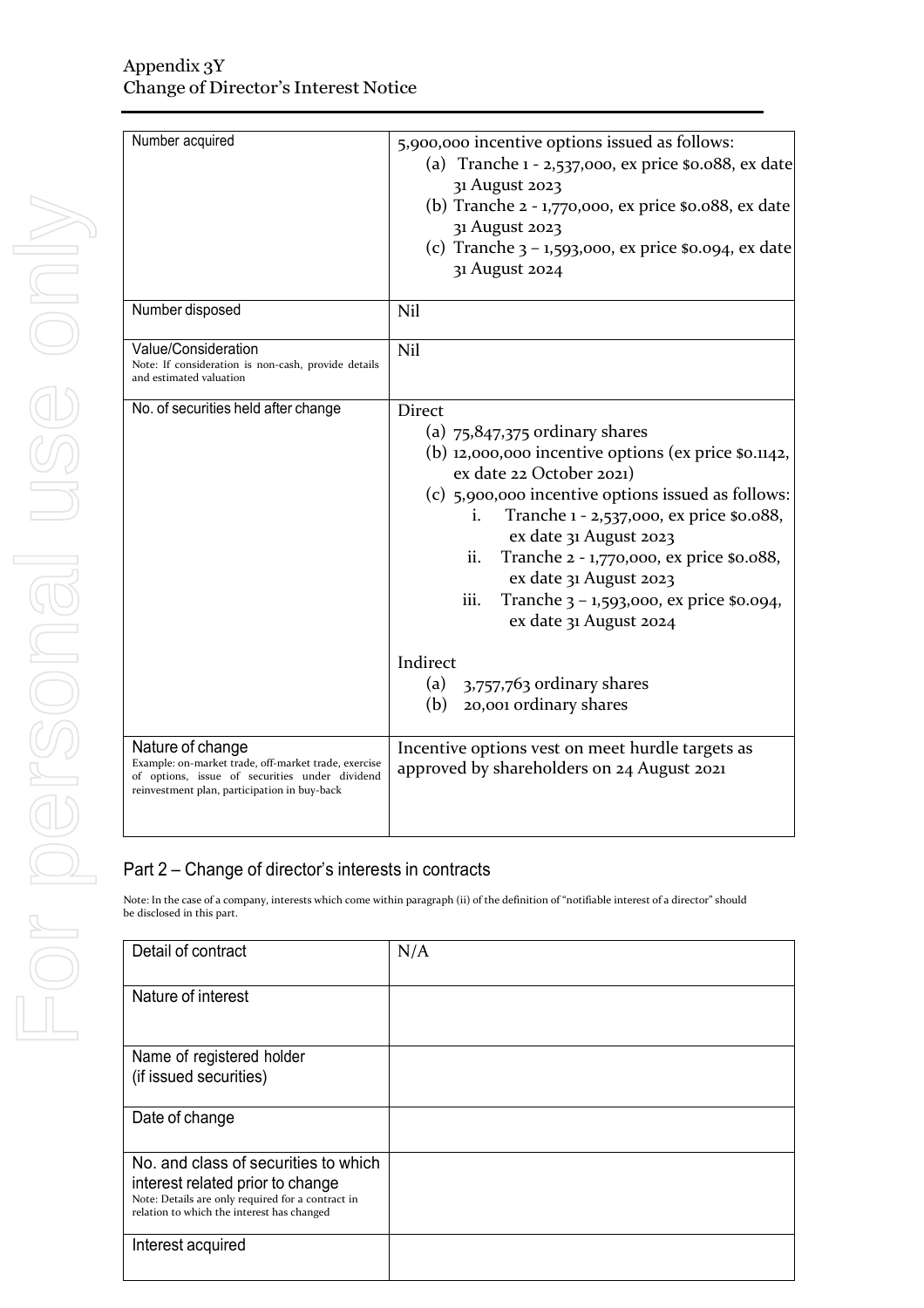| Interest disposed                                                                                        |  |
|----------------------------------------------------------------------------------------------------------|--|
| Value/Consideration<br>Note: If consideration is non-cash, provide details<br>and an estimated valuation |  |
| Interest after change                                                                                    |  |

## Part 3 - <sup>+</sup>Closed period

| Were the interests in the securities or contracts detailed   NO<br>above traded during a <sup>+</sup> closed period where prior written<br>clearance was required? |     |
|--------------------------------------------------------------------------------------------------------------------------------------------------------------------|-----|
| If so, was prior written clearance provided to allow the trade<br>to proceed during this period?                                                                   | N/A |
| If prior written clearance was provided, on what date was this<br>provided?                                                                                        | N/A |

+ See chapter 19 for defined terms.

01/01/2011 Appendix 3Y Page 3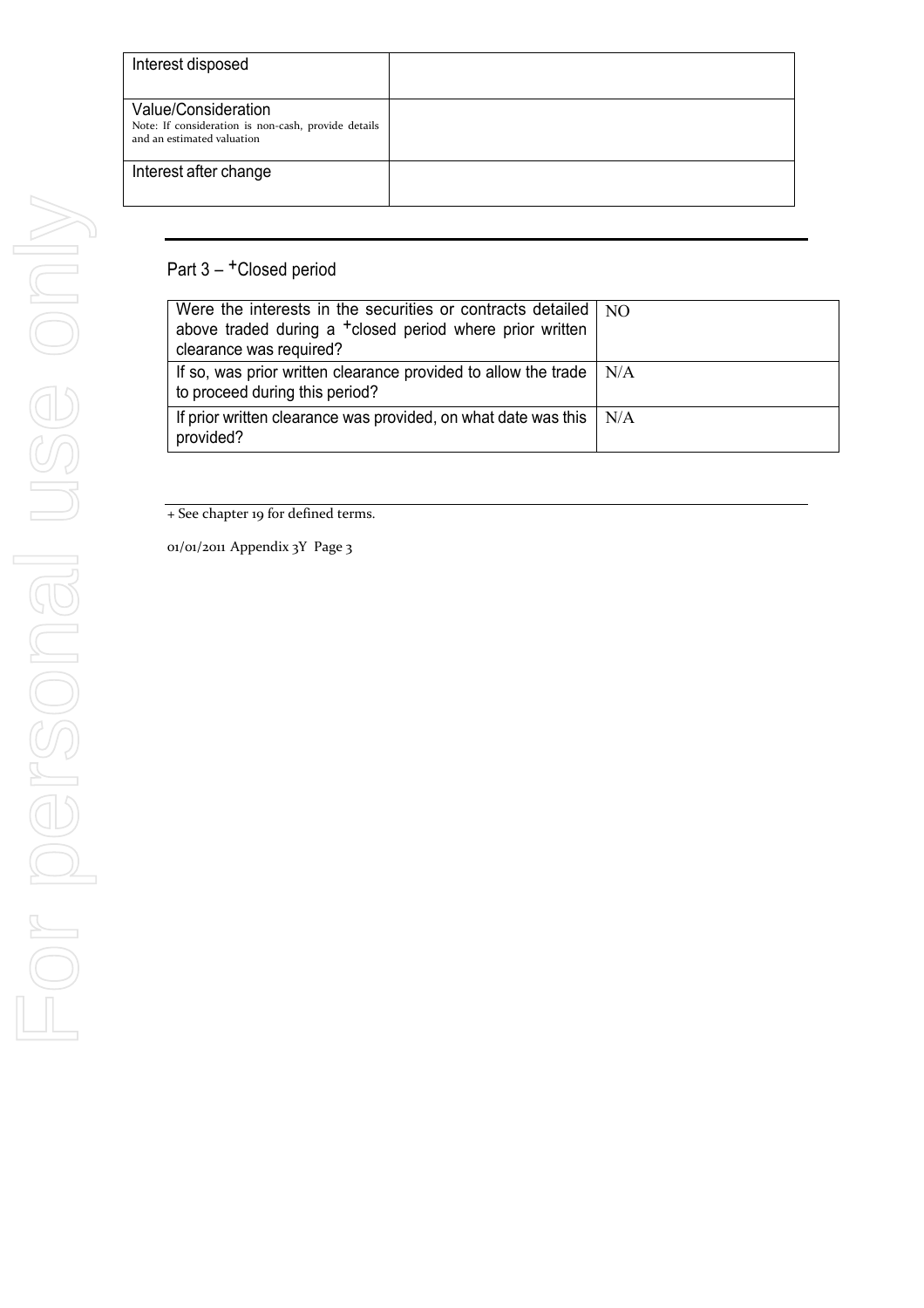*Rule 3.19A.2*

# Appendix 3Y

# Change of Director's Interest Notice

*Information or documents not available now must be given to ASX as soon as available. Information and documents given to ASX become ASX's property and may be made public.*

Introduced 30/09/01 Amended 01/01/11

| Name of entity | Memphasys Limited |
|----------------|-------------------|
| ABN            | 33 120 047 556    |

We (the entity) give ASX the following information under listing rule 3.19A.2 and as agent forthe director for the purposes of section 205G of the Corporations Act.

| Name of Director    | Andrew Goodall |
|---------------------|----------------|
| Date of last notice | 29 March 2019  |

#### Part 1 - Change of director's relevant interests in securities

In the case of a trust, this includes interests in the trust made available by the responsible entity of the trust

Note: In the case of a company, interests which come within paragraph (i) of the definition of "notifiable interest of a director" should be disclosed in this part.

| Direct or indirect interest                                                                                                                           | Direct and Indirect                                                                                                                      |
|-------------------------------------------------------------------------------------------------------------------------------------------------------|------------------------------------------------------------------------------------------------------------------------------------------|
| Nature of indirect interest<br>(including registered holder)<br>Note: Provide details of the<br>circumstances giving riseto the<br>relevant interest. | Indirect: Mrs Marjorie Anne Goodall is the Director's<br>mother                                                                          |
| Date of change                                                                                                                                        | 1 September 2021                                                                                                                         |
| No. of securities held prior to<br>change                                                                                                             | <b>Direct</b><br>$(a)$ 170,806,265 ordinary shares<br>Indirect<br>692,240 ordinary shares<br>(a)                                         |
| Class                                                                                                                                                 | <b>Convertible Notes and Options</b>                                                                                                     |
| Number acquired                                                                                                                                       | (a) 1,350,000 Convertible Notes - Maturity date 31<br>December 2022<br>(b)1,350,000 Options - Exercise \$0.06 Expiry 31<br>December 2023 |
| Number disposed                                                                                                                                       | Nil                                                                                                                                      |
| Value/Consideration<br>Note: If consideration is non-cash,<br>provide details and estimated<br>valuation                                              | (a) Convertible Notes - \$1 per note<br>(b)Options - free attaching                                                                      |